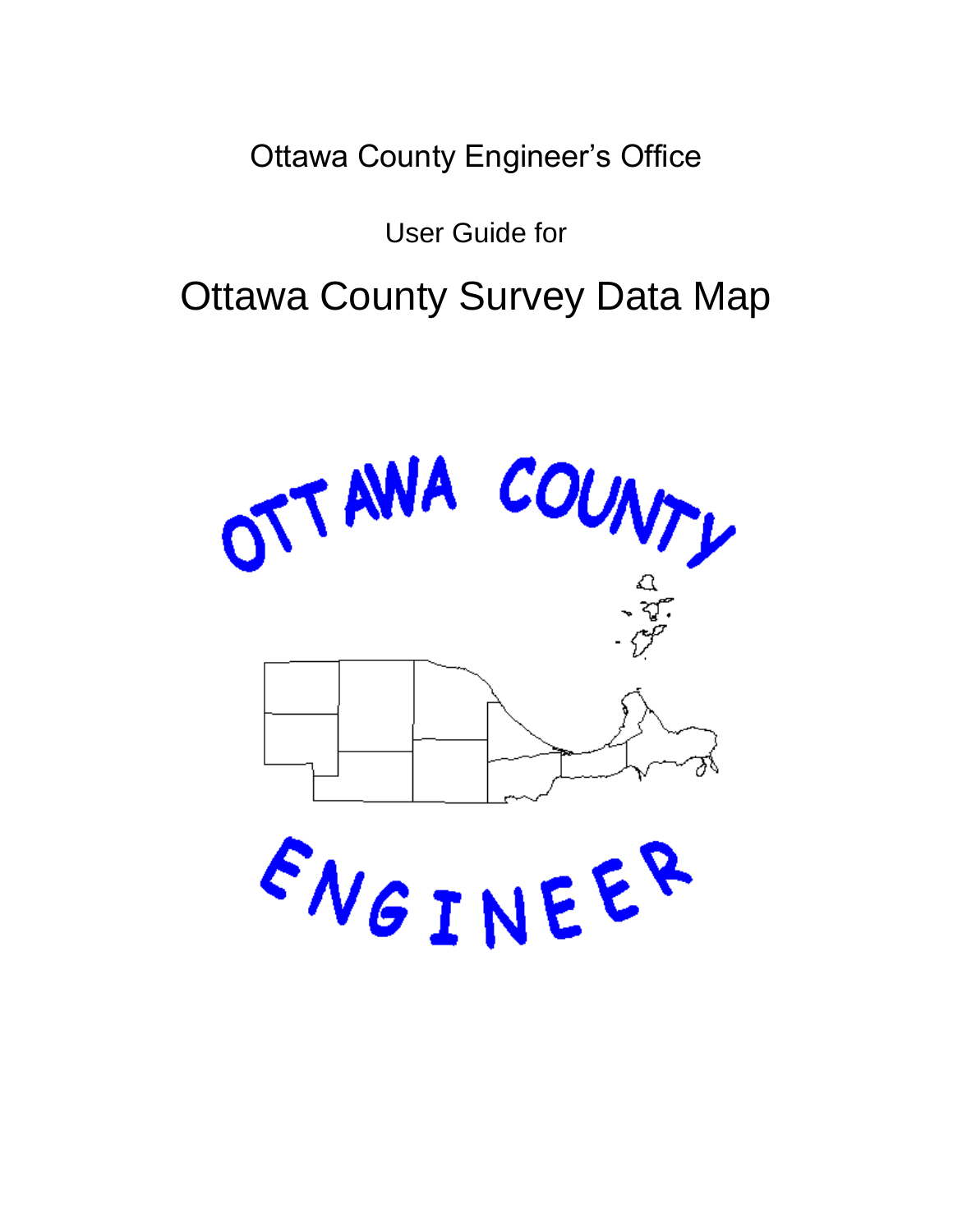The Ottawa County Engineer's Office has been diligently working to better serve our constituents with access to our survey data. Over the years we have been scanning our documents and providing them via e-mail and in print for walk-ins, but have been searching for a way to provide this information via the internet at your fingertips. Two years ago, this office embarked on a Geographic Information System (GIS) project which will bring all of our scanned data together in one location that can be searched by just looking at a map. Recently, this office in conjunction with the Ottawa County Auditor's Office and the Ottawa County Sanitary Engineer's Office completed a project with Bruce Harris & Associates, Inc., that converted our geodatabase that will now allow us to provide you with a web based map that will accomplish our goal!

This is a brief instructional manual for the use of our web map. We sincerely hope that everyone who uses this web map finds it as useful as we intended, and that that it satisfies the needs of our constituents.

For additional information please contact:

Michael J. Wittman, P.S. Phone: (419) 734-6777 Email: [mwittman@co.ottawa.oh.us](mailto:mwittman@co.ottawa.oh.us) Hours: 8:00 a.m. – 4:30 p.m.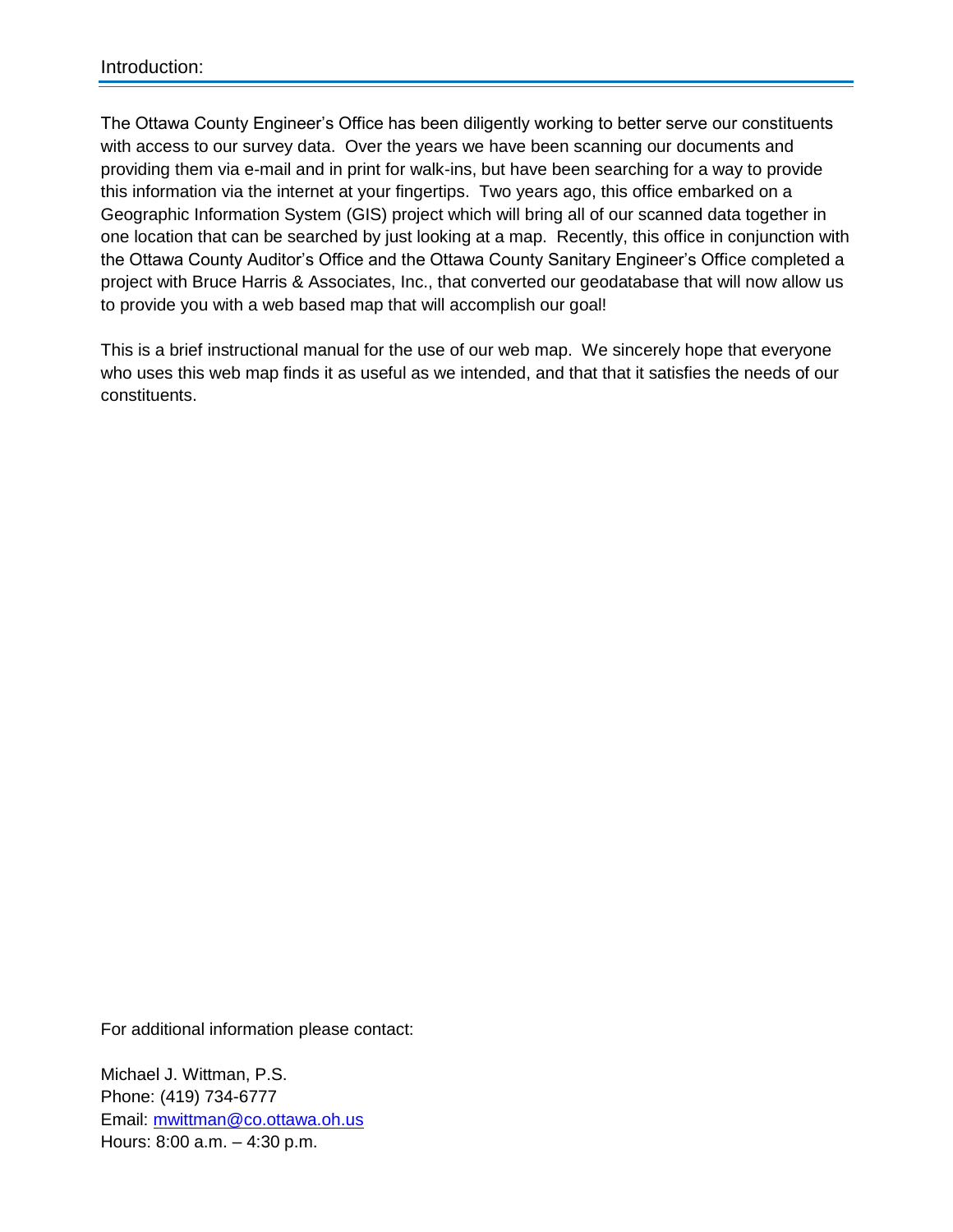This map contains layers of data that were deemed most valuable and useful to provide to the public.

### **Layers that are contained in this map:**

| Layer Name:              | Preset View: | Attribute Information:            |
|--------------------------|--------------|-----------------------------------|
| 2014 Aerial Photos       | (Automatic)  | <b>Viewing Only</b>               |
| Townships                | (Automatic)  | <b>Viewing Only</b>               |
| <b>Sections</b>          | (Automatic)  | <b>Viewing Only</b>               |
| <b>Corporation Lines</b> | (Automatic)  | <b>Viewing Only</b>               |
| Subdivisions             | (Manual)     | Contains Pop-up w/ Data and links |
| <b>Surveys</b>           | (Manual)     | Contains Pop-up w/ links          |
| Parcels                  | (Automatic)  | Contains Pop-up w/ Data and Links |
| <b>Section Corners</b>   | (Manual)     | Contains Pop-up w/ links          |
| <b>Benchmarks</b>        | (Manual)     | Contains Pop-up w/ links          |

Some of the layers in the map are automatically turned on and off based on the level that the user is zoomed into the map. This function assists the user in locating a certain geographic area while zooming in and out. Layers automatically appear in the legend on the left hand side of the map as they are turned on and off. Should the map user wish to not see the legend, they can hide the legend by pressing the legend button in the menu bar.



# **Using Zoom within the Map**

There are two ways to zoom in and out in the map. The first way is to use the  $+$  and  $$ buttons in the map (see above illustration). These buttons will allow the user to zoom in and out on a point fixed in the center of the display. You will need to drag the map to make the area you are looking for near the center of the display to effectively use this method. The other option for zooming in and out is to use the scroll wheel on your mouse. This option will zoom at the location of your pointer on the map. Rolling the wheel forward zooms in and rolling the wheel backwards zooms out. The user can always zoom to the original extent by clicking on the home button (see above illustration).

From the original display, the user can zoom in and the Township Name, Section, Town and Range (T-S-T-R) label appears. This is an aid in helping the user find the desired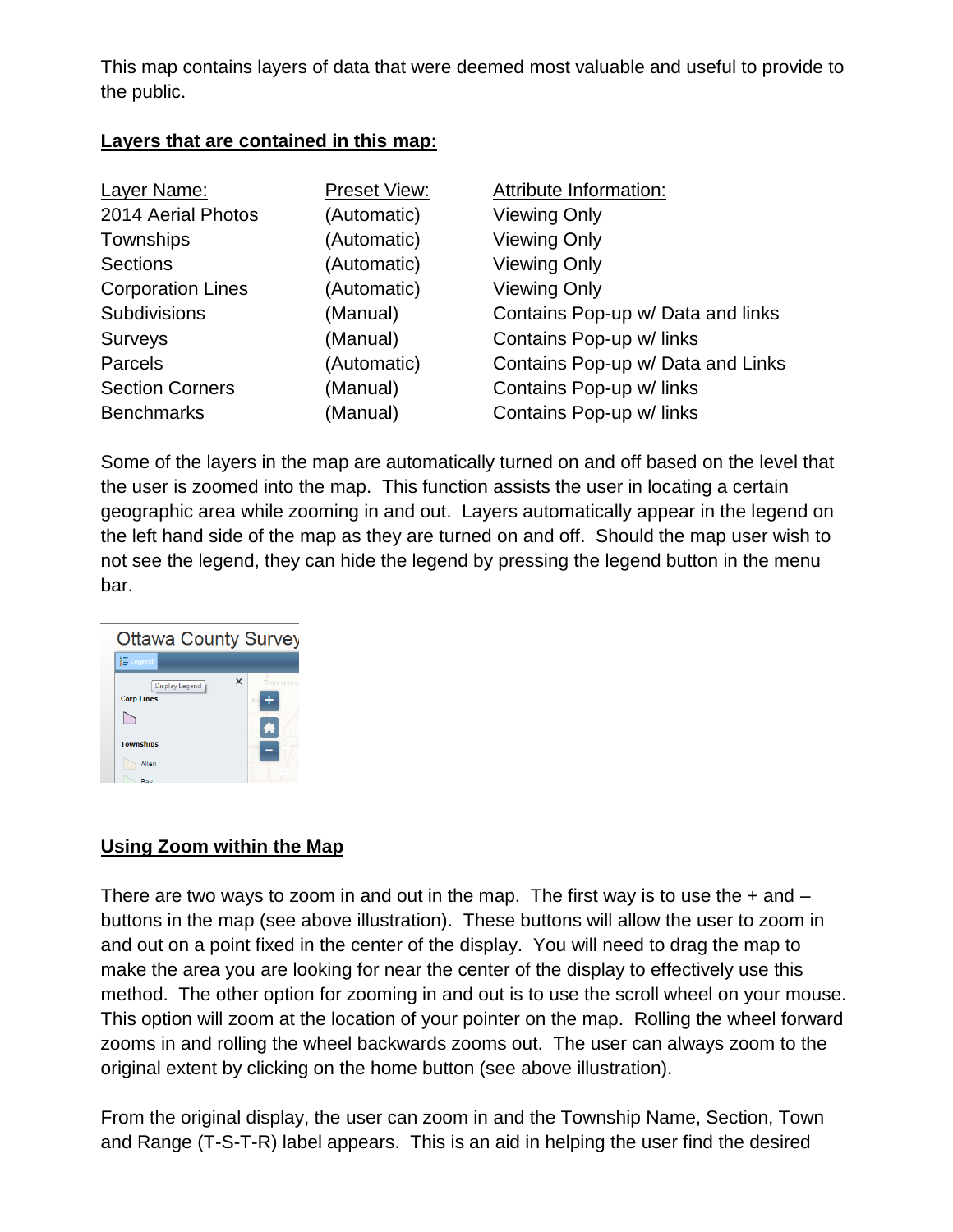location they are searching for. Continue to zoom on the label using either of the two zoom methods and the Township Shading and T-S-T-R label disappears and the Aerial Photo and Parcel Layers appears. You can now zoom in to your desired location to view parcel lines and the aerial photo. Once these layers appear, the remaining four layers may be toggled on and off to view their respective information.

# **Data Pop-Up Boxes:**

When looking for information about a parcel, benchmark, section corner, survey or subdivision, the user will select the symbol they are interested in. When the user clicks on the symbol, a pop-up box appears. This pop-up box will contain information regarding the feature selected. If more than one feature is turned on the pop-up box will contain additional pages specific to each feature.



 Example: In the diagram, the user is looking for section corner information and has the section corner layer on and the survey layer on. If the point selected touches data on any of those layers the pop-up box will contain a list of page numbers, in the upper left hand corner, in this case (1 of 6). Each page contains data for each specific object touched by that location. In this case page 1 contains the section corner data; page 2 contains

the survey data; pages 3 – 6 contain parcel data for each of the four parcels that have the common corner. The pages can be scrolled through by using the arrows that appear in the upper right hand corner of the pop-up box.

# **Manual Layers:**

To turn on a manual layer click the layers button and a fly-out menu appears. (The four manual layers are not checked) by default. The user may turn on the desired layer by clicking the check box next to the layer name. Notice how the symbols associated with the activated layer now appear in the legend.



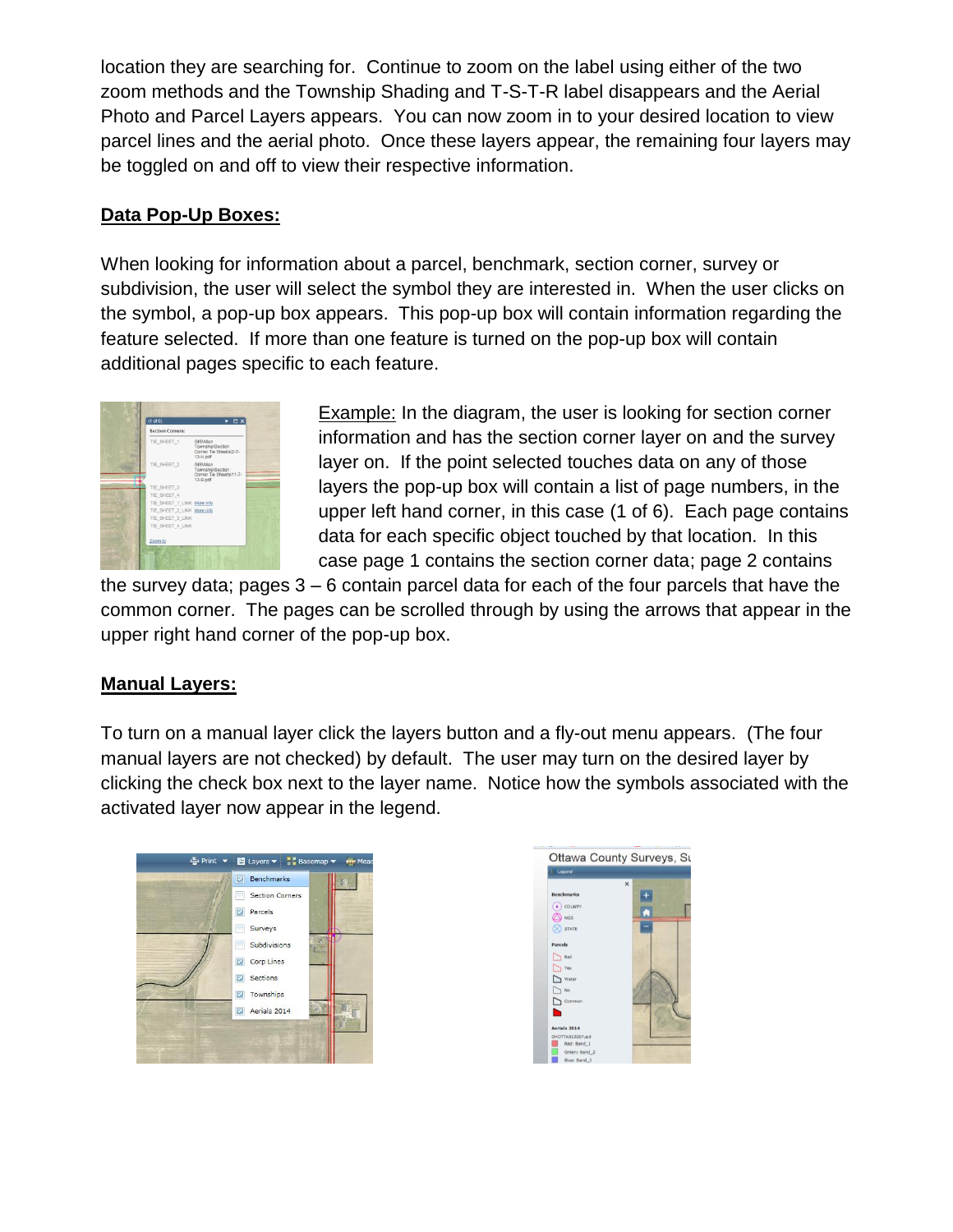### **Layers with Data Attributes:**

As stated previously, certain layers within this map will provide the user with data about a feature (symbol) they select. This section will show Pop-Up windows for each of these layers:



Benchmarks: This layer places symbols on the map at the locations of benchmarks set and or located by the Ottawa County Engineer's Office. The Pop-Up contains the benchmark name, agency that set the benchmark and a link to the datasheet. Click on the More info link to open the datasheet. The datasheet is a .pdf file that will open in a separate window and can be printed on the users printer.



Section Corners: This layer places symbols on the map at the locations of section corner stones or other section corner moumentation recovered or set by the Ottawa County Engineer's Office. As a section corner may be common to more than one section, multiple names will appear in the pop-up, each specific to it's respective section. Link(s) to the tie sheets also appear in the popup. Click on the More info link to open the datasheet. The

datasheet is a .pdf file that will open in a separate window and can be printed on the users printer.



Surveys: This layer places a shaded polygon over a parcel to indicate that a survey is on file in the Ottawa County Engineer's Office. Click on the shaded parcel to open the pop-up. You may need to use the arrow in the top right hand corner of the pop-up to get to the survey information. Click on the More info link to look at the survey on record. Depending on your browser, the drawing(s) may open automatically or download into the users download folder. The drawing(s) can be printed on the users printer.

**\*Note\*** - In the case where individual surveys have not been linked, the link SECTIONSURVEYS\_LINK will take the user to a geographic specific directory where the surveys can be selected, viewed and printed.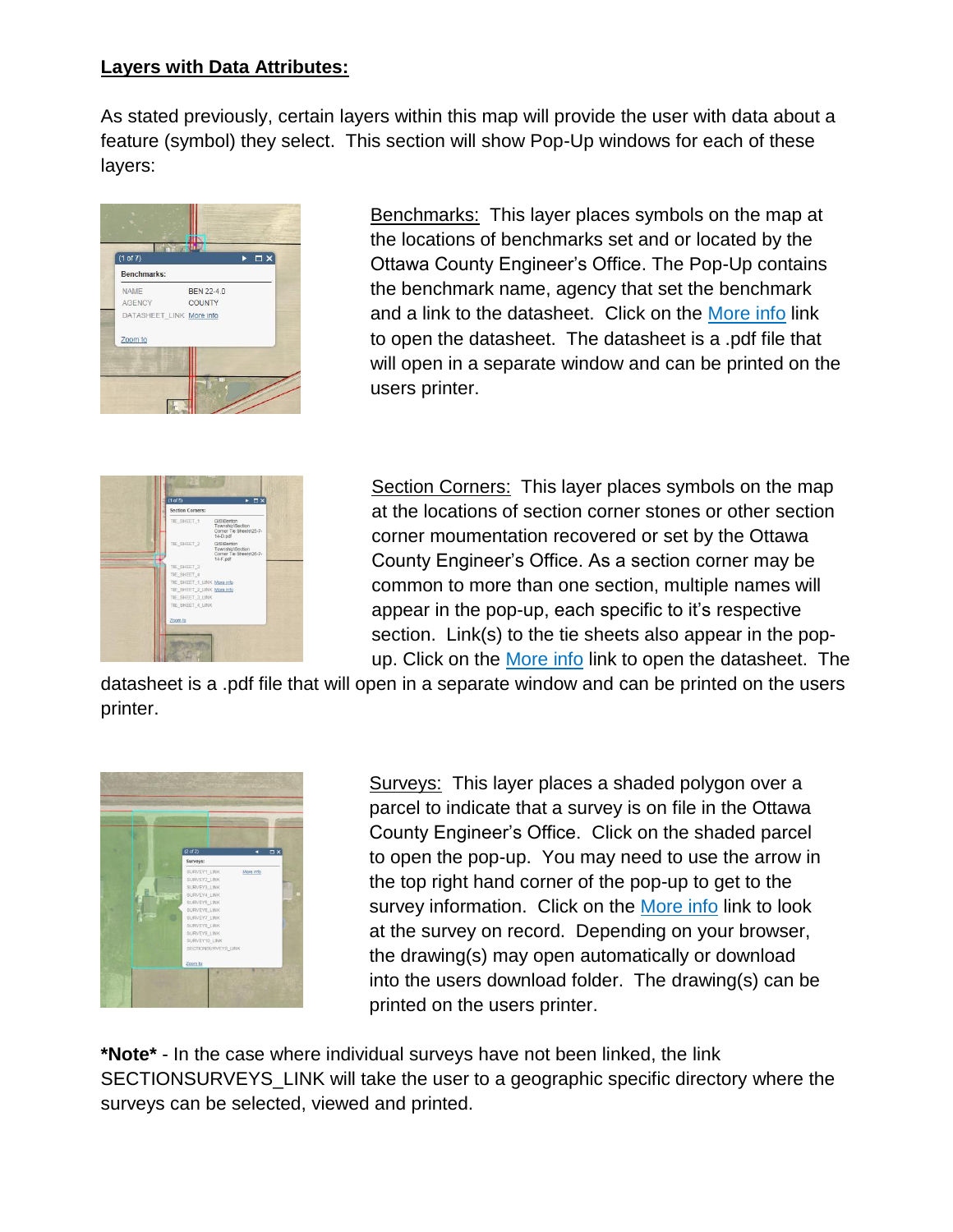

Subdivisions: This layer places a shaded polygon over the limits of a subdivision. Each subdivision is shaded it's own unique color to differentiate adjacent subdivisions. Click on the shaded subdivision to open the pop-up. You may need to use the arrow in the top right hand corner of the pop-up to get to the subdivision information. To view the plat, click on the More info link next to Plat\_LINK. To view the improvement plans, click on the More info link next to Improvement\_Plans\_LINK.

To view surveys that have not yet been linked, click on the More info link next to Suveys\_LINK, (always check the surveys layer first when looking for surveys in subdivisions). Depending on your browser, the drawing(s) may open automatically or download into the users download folder. The drawing(s) can be printed on the users printer.

**\*Note\*** - In many cases there is more than one page for a plat or set of improvement plans. Clicking on these links will take the user to a directory where the plats and plans can be viewed and printed.



Parcels: This layer contains parcel data shared by the Ottawa County Auditor's Office. Click on the parcel of interest and a pop-up will open that contains limited information about the subject parcel. For additional data on the parcel the user may click on the More info link next to AUDITOR or TREASURER at the bottom of the pop-up to be be

re-directed to either the Ottawa County Auditor or Ottawa County Treasurer websites.

**\*Note\*** - Parcel information is shared by the Ottawa County Auditor's Office. For more information regarding a parcel, please use the website link or contact the Auditor's Office at (419) 734-6740.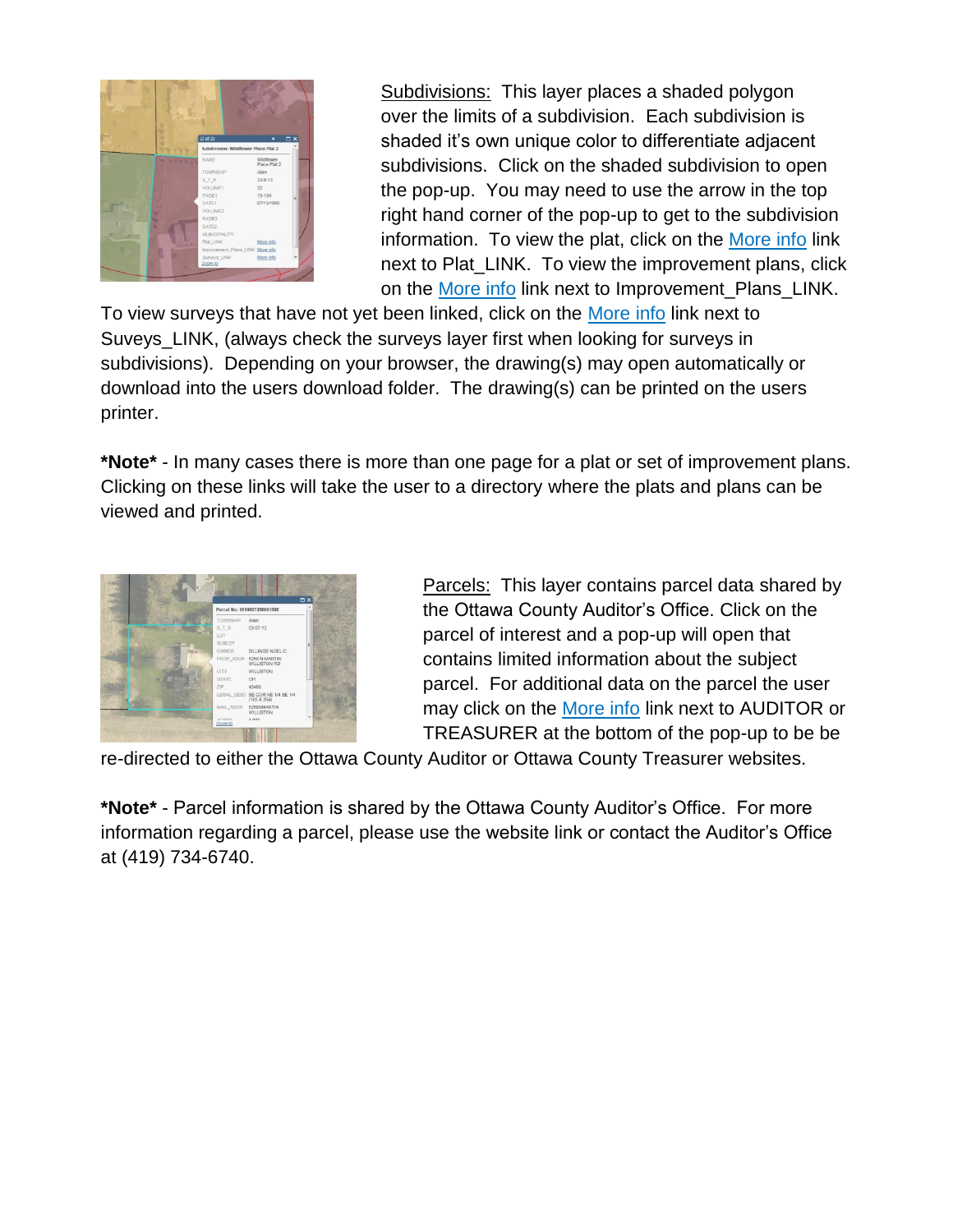### **Additional tools:**



### Print:

Selecting this tool will enable the user to print what is depicted on the screen. This print function has preset options. When the print button is clicked, the map will be printed to a .pdf or image file based on user selection. Once the file is generated, the print button will change to read printout the user can click the printout button to print the map to their printer.

#### Basemap:

Selecting this tool will enable the user to change the basemap for viewing purposes. In the case the user wants to use a different basemap, the Aerials layer will need to be turned off and the view zoomed out to regenerate the basemap layer.

#### Measure:

This is a very useful tool. The user may measure area, distances and latitude/longitude using this tool.



Area: The user may measure an area by selecting the button with the ruler surrounded by a green polygon. The user may change the units of the measurement by selecting the units button and clicking another unit on the flyout menu. Available options are: Acres, Square Miles, Square Kilometers, Hectacres, Square Yards, Square feet and Square meters.



Distance: The user may measaure a distance by selecting the button with the ruler with the green arrows. The user may change the units of the measurement by selecting the units button and clicking another unit on the flyout menu. Available options are: Miles, Kilometers, Feet, Meters, Yards and Nautical Miles.